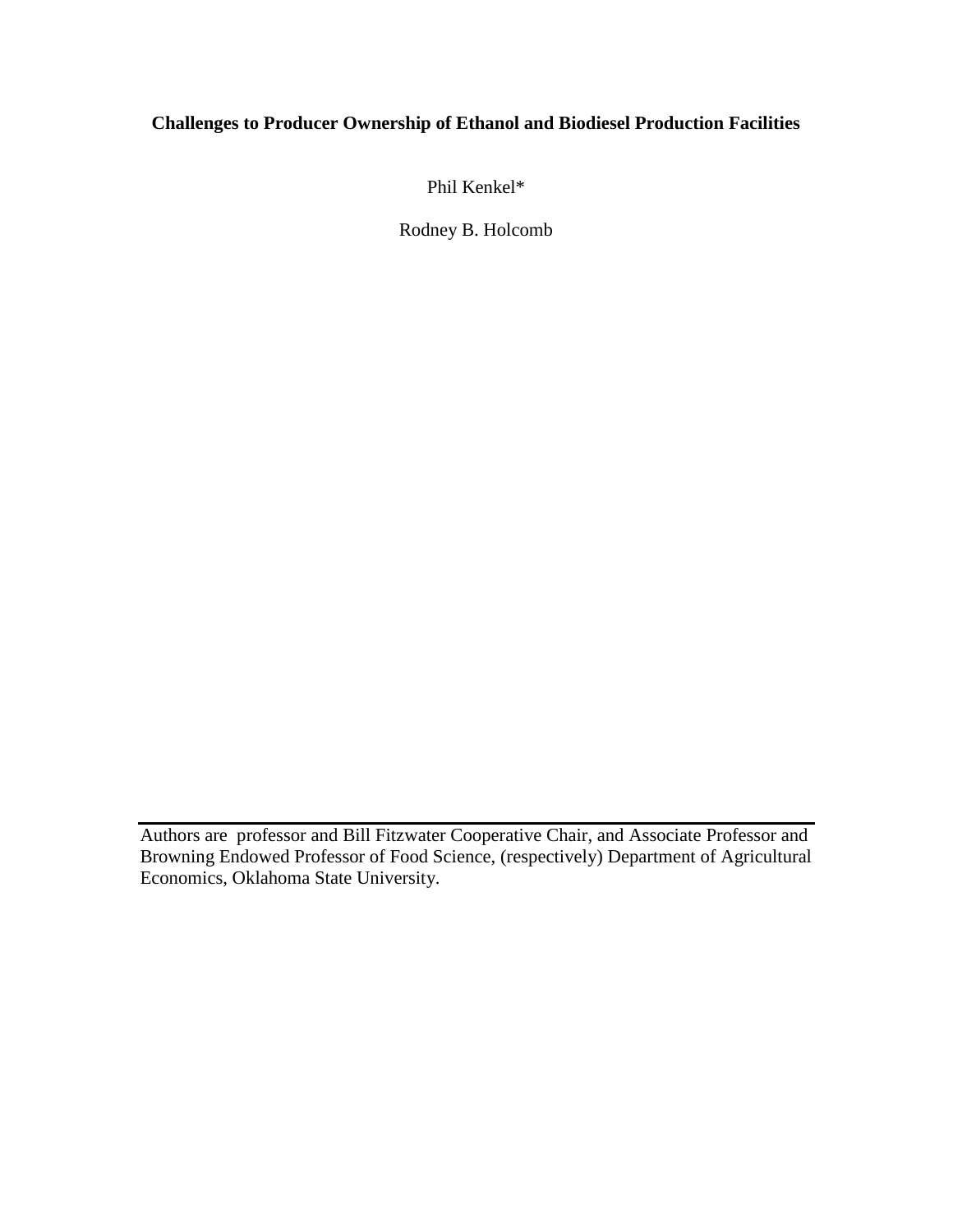**Challenges to Producer Ownership of Ethanol and Biodiesel Production Facilities** This study examines the rapidly expanding biofuels industry and identifies challenges for producer-owned biofuel projects. The U.S. ethanol industry has been growing rapidly and biodiesel production is poised for similar growth. Producer involvement is driven by the desire to add value to farm commodities and the impact of biofuel projects on local grain prices. Local state and federal incentives have also stimulated producer interest. The long-run profitability of biofuel projects is driven by feedstock availability, access to market centers for biofuels, access to markets for co-products, and utility costs and availability. The rapidly increasing size and scale of ethanol and biodiesel plants make it difficult for producers to fund these projects. Additionally, the development and adoption of new non-grain biofuel technologies may negate some comparative advantages of producers, such as feedstock cost and availability. The geographic expansion of biofuel projects into grain deficit regions will also create additional challenges.

*Key Words*: ethanol, biodiesel, producer-owned business, alternative energy

**JEL classification**s**:** O13, Q42, Q55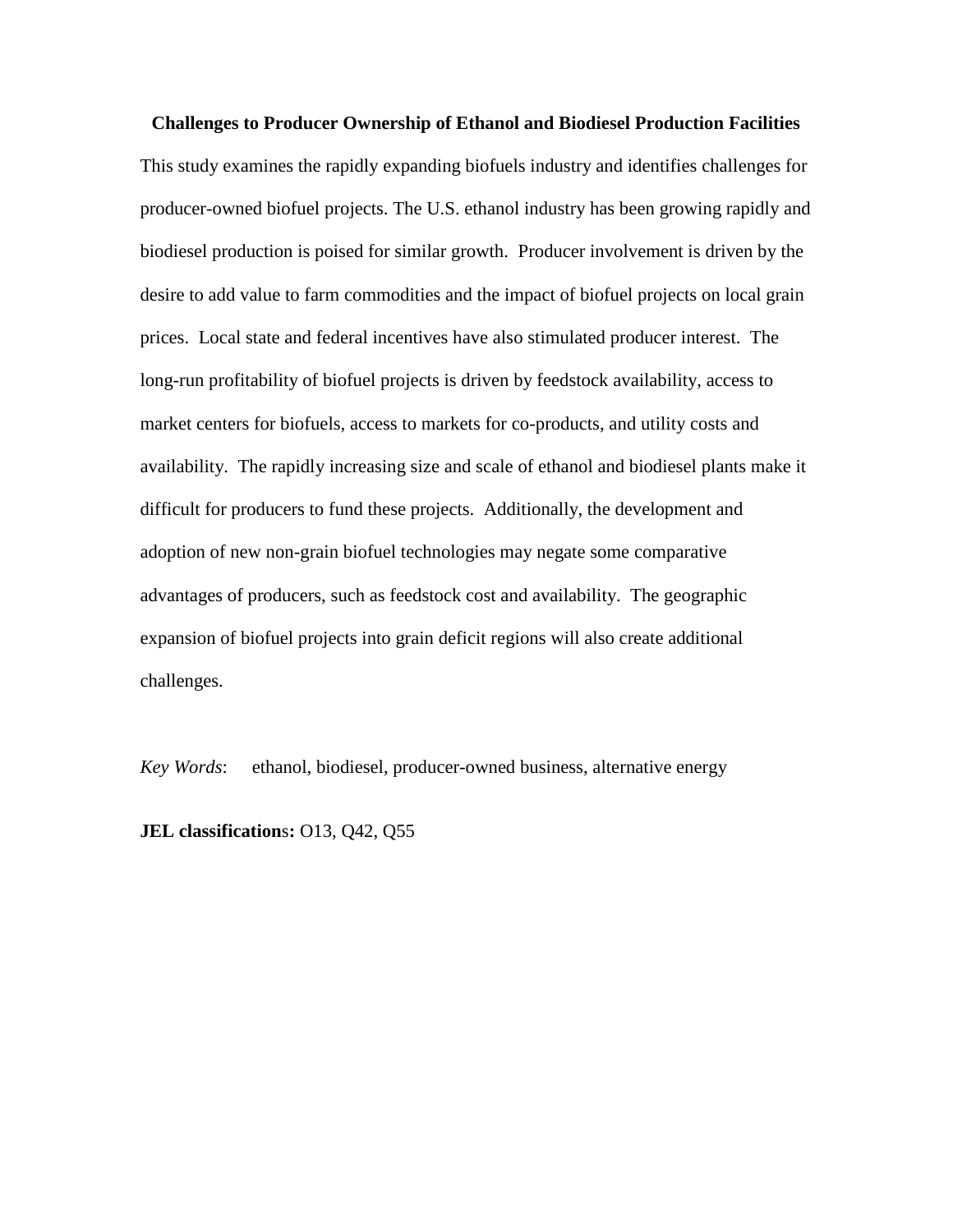#### **Challenges to Producer Ownership of Ethanol and Biodiesel Production Facilities**

The U.S. ethanol industry has been growing rapidly and biodiesel production appears to be poised for similar growth. Ethanol production has increased at over 445 million gallons per year for the last 5 years, an annual growth rate of over 20% (Dhuyvetter et. al). Eighty-one plants located in 20 states produced over 3.4 billion gallons of ethanol in 2004 (RFA). Ethanol now represents approximately 2% of U.S. gasoline consumption. Over 12% of U.S. corn and sorghum production is now consumed by the ethanol industry. U.S. biodiesel production is at much lower level, with 2005 production estimated at 50 million gallons. However, biodiesel production is also expanding rapidly. One hundred million gallons of new capacity is scheduled to be online in 2006 and over 25 firms have announced new projects with a combined capacity of over 250 million gallons.

Agricultural producers have been heavily involved in the growth of the ethanol and biodiesel industries. Based on the Renewable Fuels Association's list of production facilities, over half of the currently operating ethanol plants are farmer-owned. Producers are also participating in the expansion of the biodiesel industry. For example, Minnesota Soybean Processors is completing a 30 million gallon facility in Brewster Minnesota owned by 2300 farmer-members and SoyMor's, a Lea Iowa based cooperative with 700 farmer members recently completed a 30 million gallon plant in Glenville Minnesota.

Producer involvement in biofuel projects has been driven by a number of factors. Biofuel project investment reflects producers continued interest in "value-added" activities. Biofuel production is perceived as a means of further processing corn, sorghum and oilseeds and generating increased returns. Feasibility projections for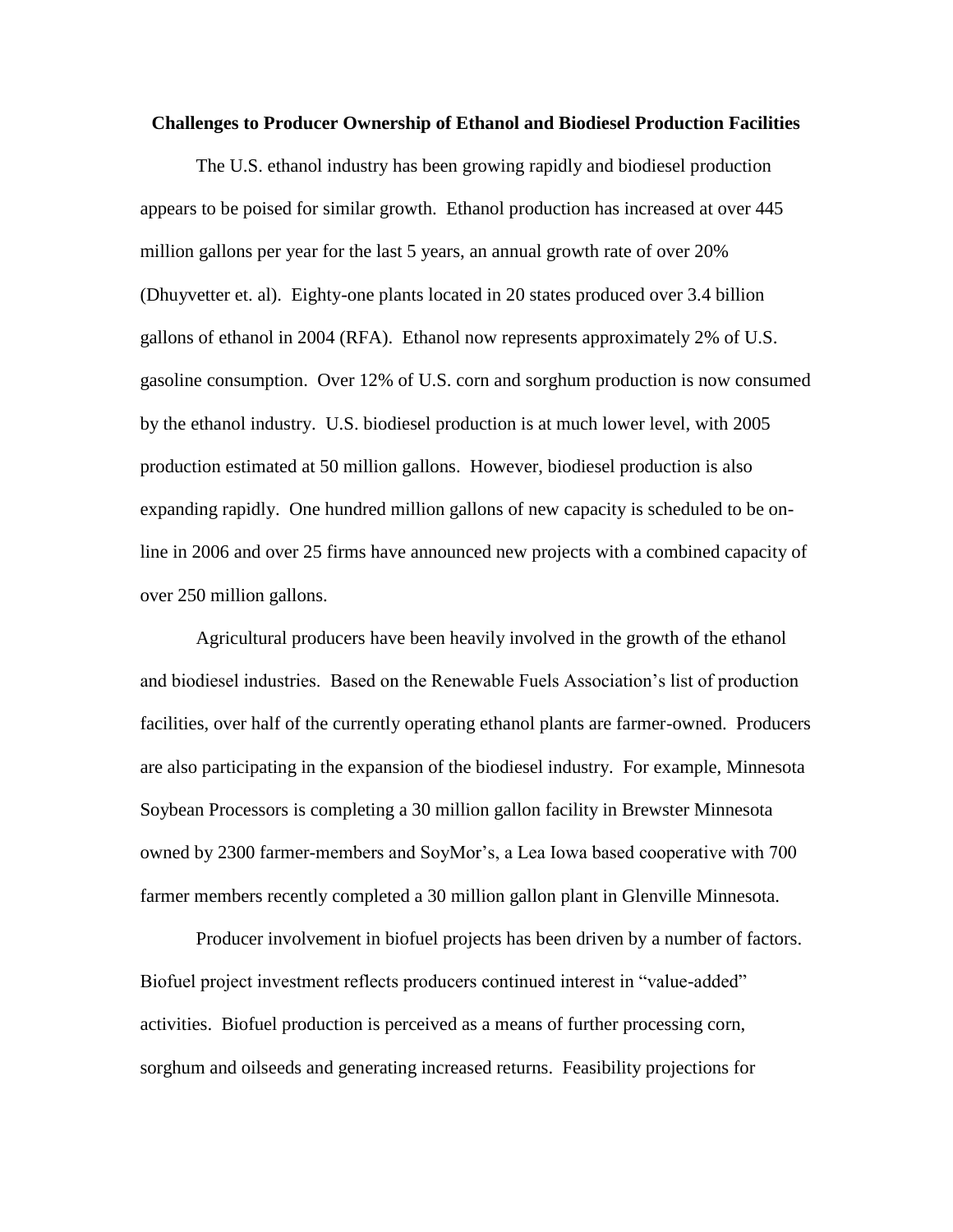ethanol and biodiesel projects often have projected returns on investment of 25% or higher. After watching many producer-owned food products manufacturing projects struggle with competition, branding and market access issues, many producers perceive biofuel projects as a more attractive value-added alternative. The recent trends of low grain prices and increasing petroleum prices have further stimulated interest in grain to fuel transformation processes.

Many producers also anticipate that biofuel production will increase the demand for the grain feedstocks and lead to higher grain prices. McNew and Griffith studied corn prices surrounding 12 ethanol plants that opened between 2001-2002 and found an average increase of 12.5 cents/bushel. Other studies have estimated grain price impacts of 5-10 cents/bushel (Dhuyvetter et. al). The majority of exiting ethanol and biodiesel plants have been built in areas of high grain production (Illinois, Iowa, Nebraska, Minnesota and South Dakota). Therefore it is not surprising that producers and the agricultural communities have viewed the price externalities associated with biofuel production as positive.

Finally, political, regulatory and tax incentive issues have also had heavily influenced interest in ethanol and biodiesel production. The Federal tax code contains four tax incentives that directly or indirectly benefit ethanol producers. These include the 5.4 $\phi$  per gallon excise tax exemption for alcohol based fuels, the 54 $\phi$  per gallon blender's tax credit, the 10¢ per gallon small ethanol producers' credit, and the income tax deduction for alcohol-fueled vehicles. Nineteen states currently have additional incentive for ethanol production in the form of state excise tax exemptions and/or production tax credits (Renewable Fuels Association, May 2005). Biodiesel producers are also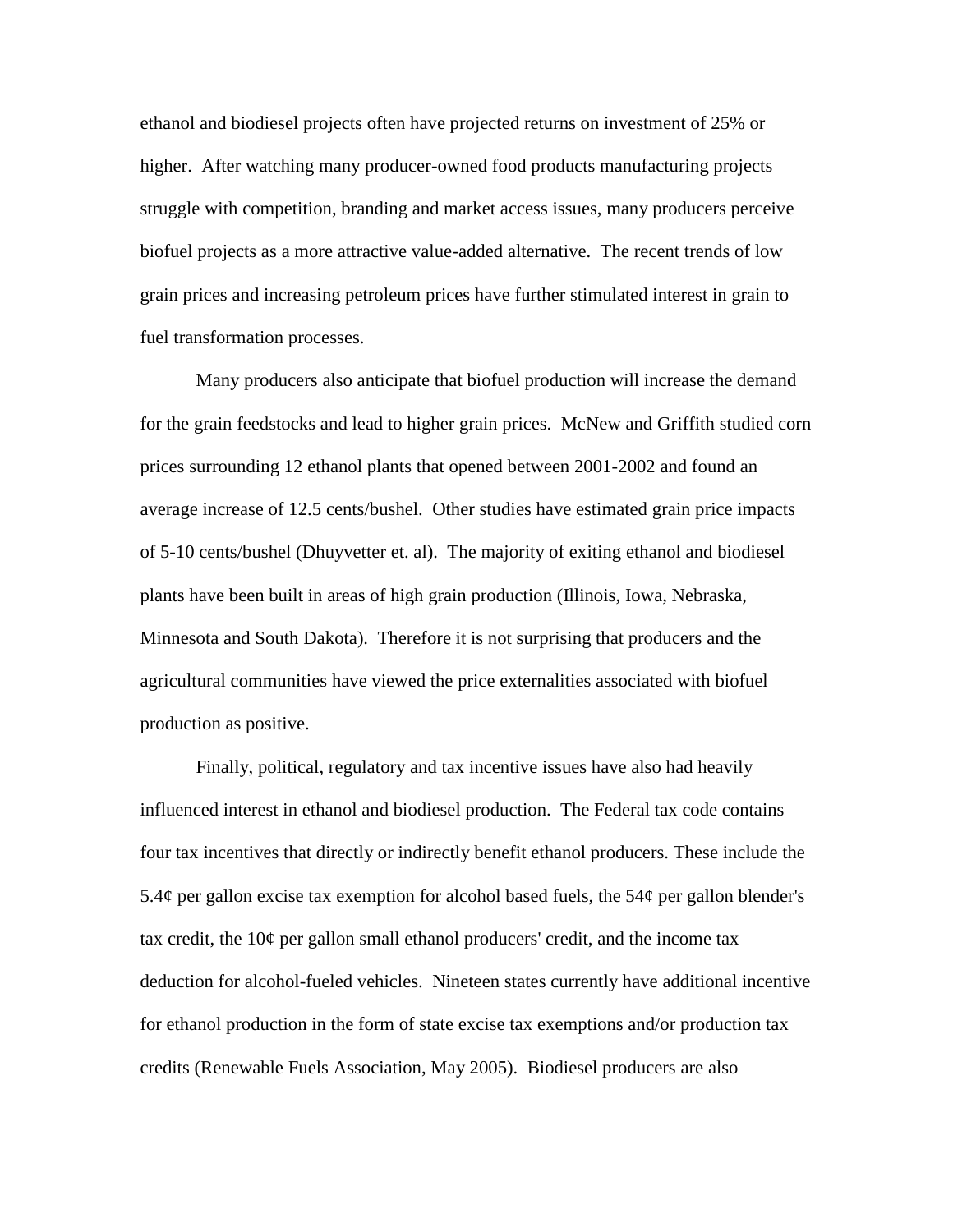positively impacted by federal and state tax incentives. The Renewable Fuels section of the 2005 Energy Bill also provides a \$.10/gallon payment for small (less than 65 M gallon) producer-owned biodiesel facilities. Biodiesel blenders also receive up to \$1.00 tax credit for each gallon of vegetable oil-based diesel. The USDA Commodity Credit Corporation also provides payments for new or expanded biodiesel capacity. A number of states also offer incentives for biodiesel production.

Regulatory issues are also playing a role in the expansion of the ethanol and biodiesel industries. Legislation by several states to eliminate methyl tertiary butyl ether (MTBE) as a fuel additive has increased demand for ethanol. EPA regulations requiring lower sulfur content in diesel fuel, which will be phased in beginning in 2006, are anticipated to have a similar impact on demand for biodiesel. The 2005 Energy Policy Act of 2005 is also stimulating interest in ethanol and biodiesel. Meeting the renewable fuel production mandates contained in the legislation will require the ethanol and biodiesel industries to more than double in size by 2012.

As the ethanol, biodiesel and other biofuels industries continue to evolve, producer-based projects will experience new challenges. Some of these challenges will relate to the geographical expansion of ethanol and biodiesel production facilities. Other challenges will relate to economies in size in biofuel manufacturing and the interrelated capitalization issues. Another major category challenges relates to the markets for the feed co-products from ethanol and biodiesel production. Finally, technological advances in biofuel production including cellulose-based ethanol production could have major impacts on both existing and future biofuel projects. All of these challenges relate to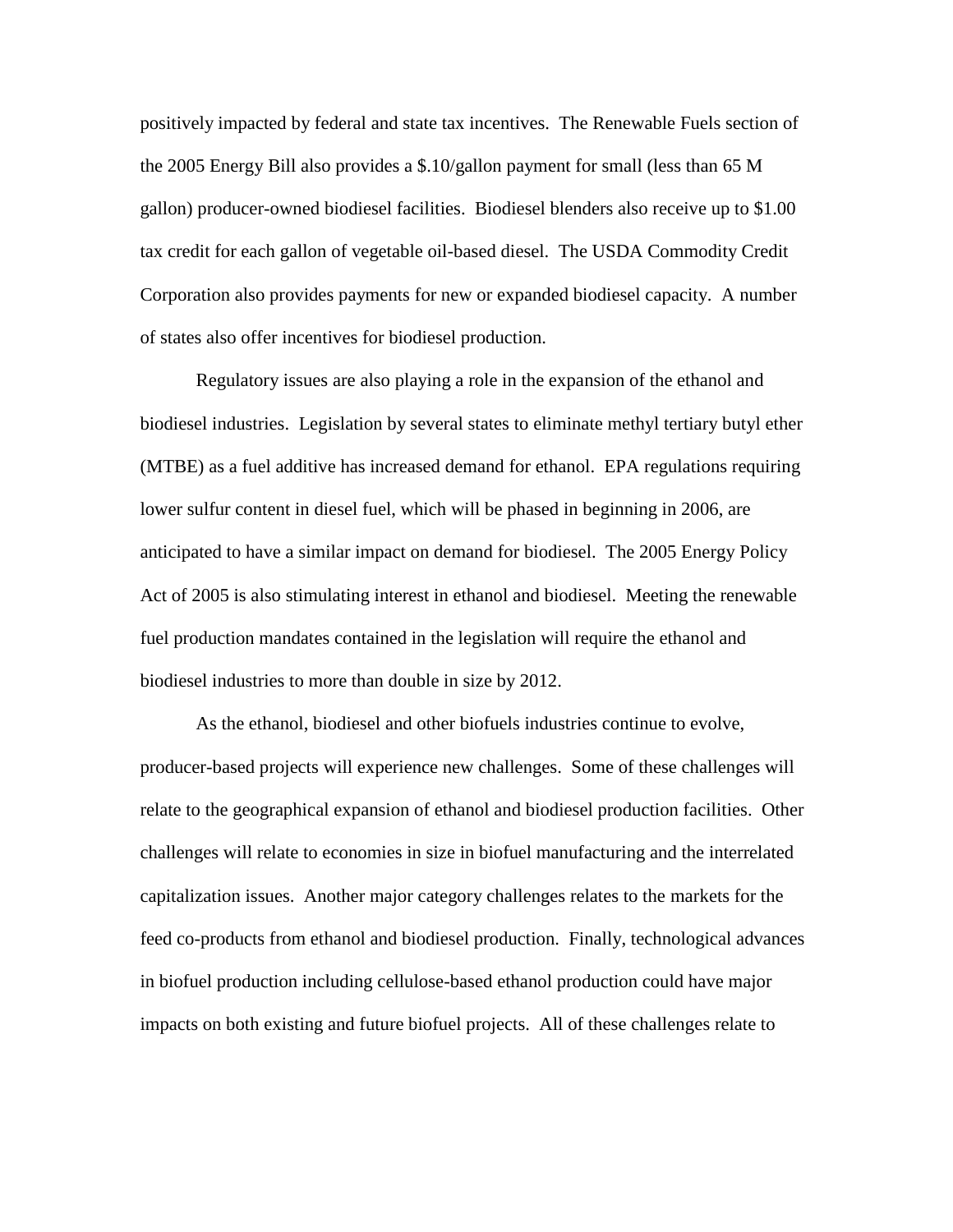central issues of the long-run structure of the biofuel industry and whether producerowned projects can compete as least-cost producers.

As previously discussed, the ethanol industry is currently concentrated in the upper mid-west. Most of the plants located outside of the grain belt are smaller plants and/or use non-grain feedstocks (Dhuyvetter et. al). The bio-diesel industry is somewhat more dispersed with operating or proposed plants in 29 states (National Biodiesel Board). Many of the biodiesel plants located outside of grain production areas use animal fats as a feedstock. As the bio-fuel industry matures economic factors are likely to lead to a greater geographic dispersion of production.

### **Economic Factors Impacting Bioenergy Plant Locations**

Several factors play into the economics of locating and operating an ethanol or biodiesel plant. Major factors include: feedstock availability, access to market centers for biofuels, access to markets for co-products, utility costs and availability, and state/local incentives. In southern states where traditional biofuel feedstocks such as corn and sorghum feedstocks for ethanol and soybean and oilseed inputs for biodiesel are more limited, the economic factors and incentives that have the greatest impacts on plant location decisions may be vastly different from those in the upper midwest.

# Feedstock

The geographic concentration of ethanol plants in the upper mid-west was driven by abundant feedstock supply and low grain transportation costs. Likewise, most biodiesel plants have historically been located next to soybean crushing facilities in soybean-rich production areas. However, market forces are negating some of this traditional logic for future plants. Unit-train transportation has reduced the differential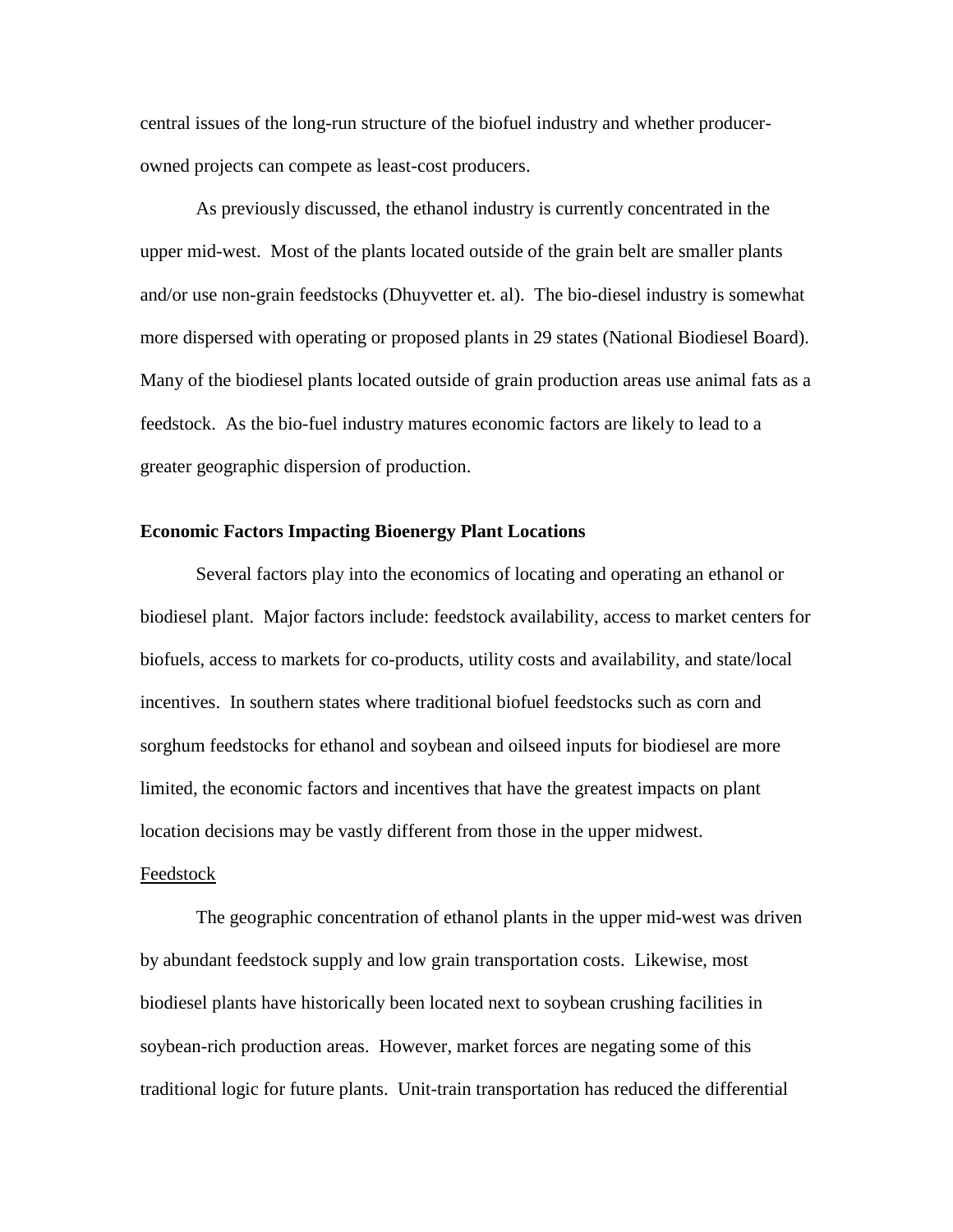grain sourcing costs to the extent that regions with advantages in final product or coproduct marketing and/or more favorable utility cost can compete as a least cost supplier. Recent ethanol projects in the Texas Panhandle and north central Oklahoma plan to source the majority of their grain needs via out-of-state unit train shipments. These plants' advantages in access to cattle feedyards and low natural gas prices will presumable offset grain acquisition costs. Recently announced biodiesel plants in south central Oklahoma and southeast Texas (both grain-deficit regions) are pursuing similar strategies. The plants plan to ship in refined, degummed soybean oil by rail and water transportation.

#### Fuel Utilization

Market access and market potential are also important considerations in plant location decisions. Market access relates to the ability of a biofuel plant to successfully integrate its biofuel production into the local/regional fuel distribution system, either through its own marketing efforts or through contracts with existing petroleum refineries, distributors, or retail fuel marketers. Gasoline consumption in the U.S. is highest in the West Coast, East Coast and Gulf Coast regions (DOE, 2001) while the largest concentration of refineries is along the Gulf Coast. Final product marketing costs contribute to the economic rationale to locate biofuels facilities outside of the corn belt.

The most common factors driving market potential are regulatory requirements for replacing methyl tertiary butyl ether (MTBE) as an oxygenate in gasoline and low/nosulfur diesel. As more states establish laws to reduce emissions and replace MTBE, the potential for biofuels producers to access new and growing markets increases. These changes also create more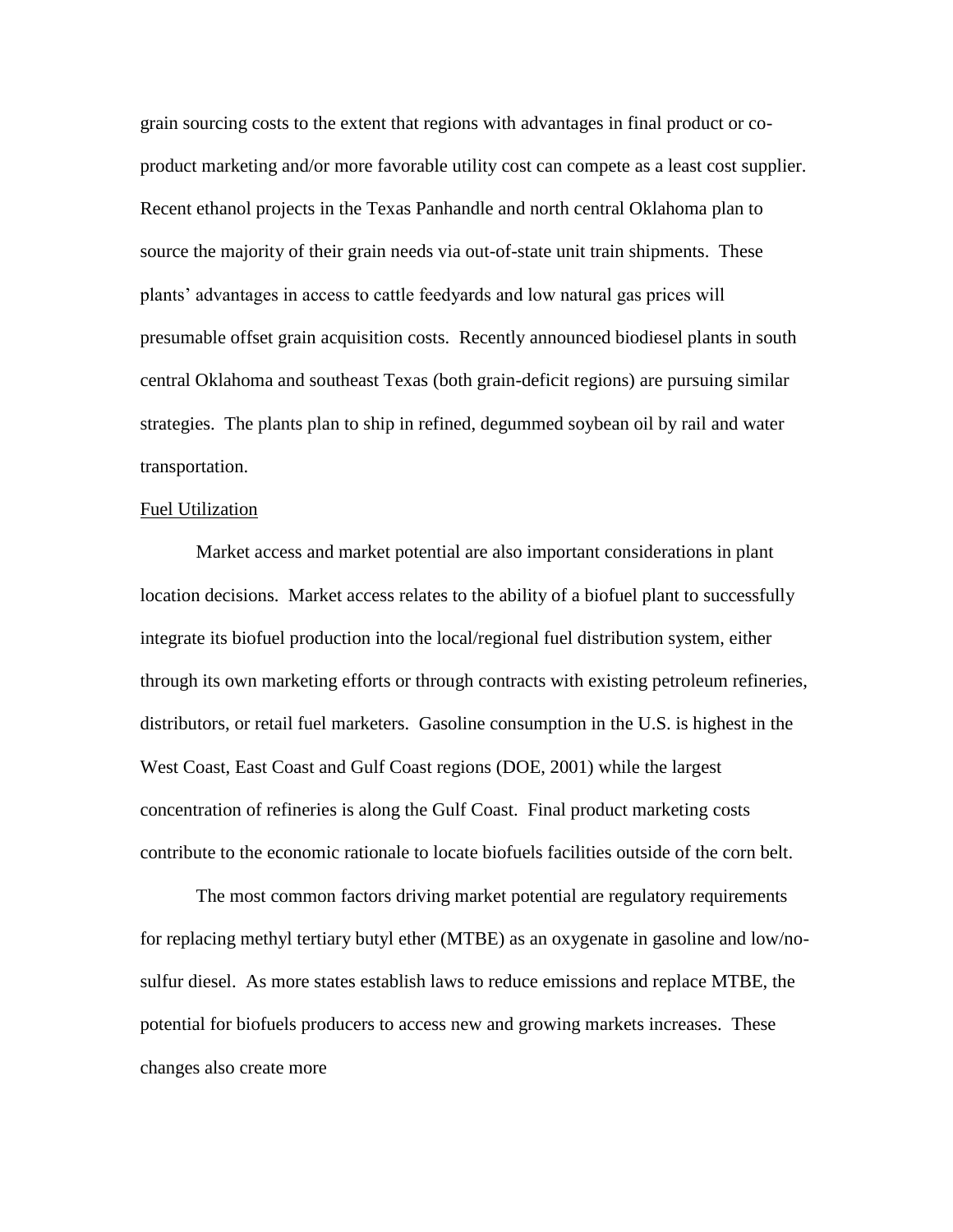# Co-Product Markets

The most common co-products associated with biofuel production are distillers grains with solubles (DGs) from ethanol plants and oilseed meal generated in the production of oils for biodiesel refining. Each bushel of corn used in ethanol production yields approximately 17 lbs of dry distiller's grain with solubles (DDGS). The DDGS co-product represents roughly 30% of the feedstock by weight. Distiller's grain functions as a mid-level source of protein and provides some energy in livestock rations. The marketing of distiller's grain co-products provides 10-20% of the total revenue of an ethanol plant (Coltrain). Marketing wet distillers grain with solubles (WDGS), which are usually targeted toward cattle feedlots and dairies, eliminates drying costs. Distiller's grains must be dried before they can be incorporated in swine and poultry diets.

Depending on the oilseed used, the feed by-product from oilseed-based biodiesel production represents 60-80% of the feedstock weight. While protein content varies across oilseeds, oilseed meals are considered a high-level protein source suitable for both ruminant and non-ruminant livestock.

Biofuel generates additional co-products have significant value in certain markets. For example, ethanol plants generate carbon dioxide (CO2) that can be captured and sold to companies involved in a number of activities – from coolant in the manufacturing of refrigerated/frozen foods to oilfield recovery. Biodiesel production generates glycerin, which may be used in variety of manufacturing activities, including the production of soap and the development of films and casing materials. Utility Costs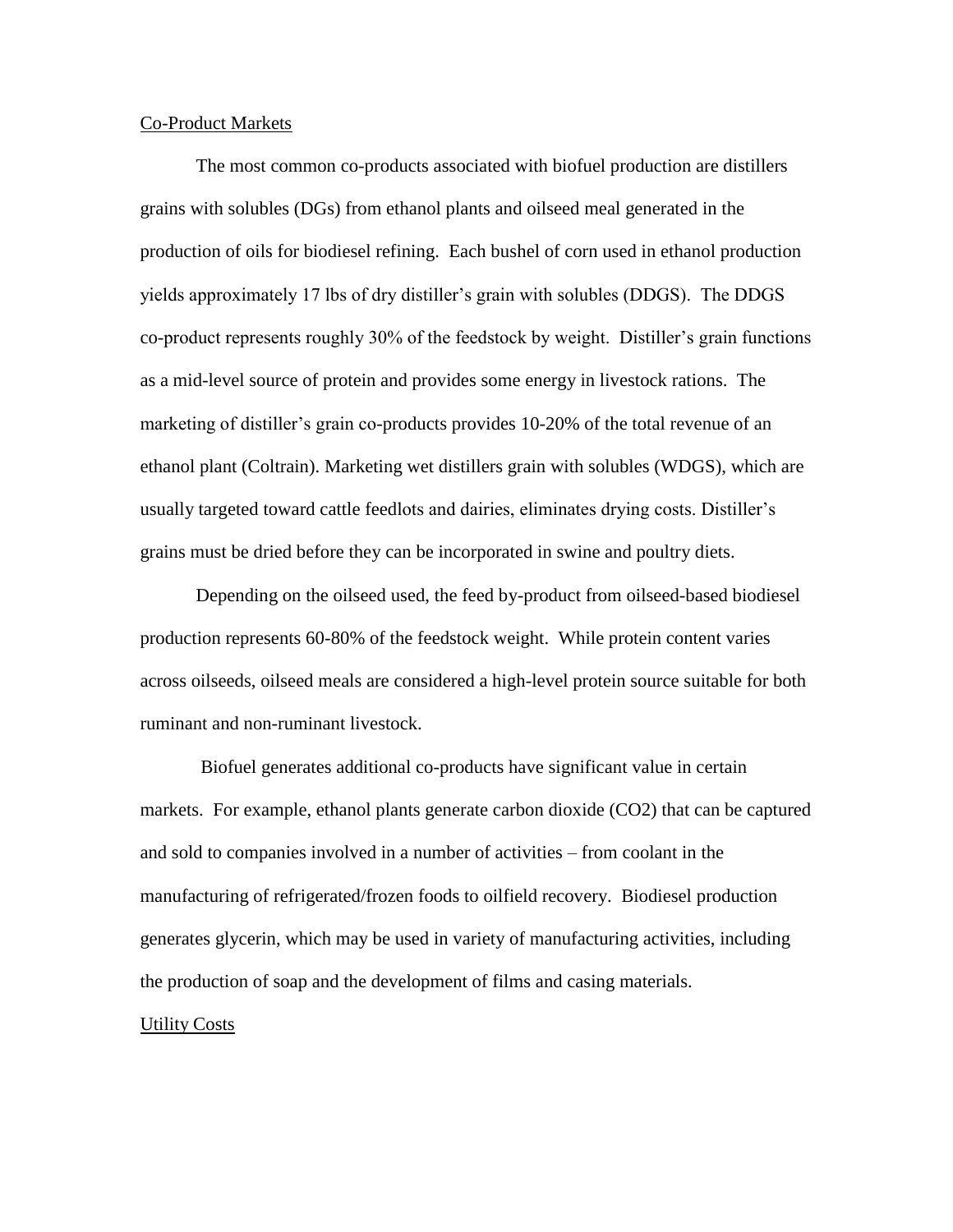Rising prices for natural gas and electricity have also had an impact on the future locations of biofuel plants. Ethanol plants utilize considerable amounts of natural gas, especially if the plants market DDGs. Thus, the availability of low-cost natural gas becomes an important determinant of plant location, as does the potential to market WDGs. Biodiesel plants are relatively low-utility operations compared to ethanol plants, but the crushing facilities typically co-located with a biodiesel refinery utilize significant amounts of electricity.

#### Incentives

As previously mentioned, state incentives have contributed to the rapid expansion of the biofuel industry in the Upper Midwest. For example, Minnesota provides both production incentives and consumption mandates for ethanol and biodiesel. However, state level biofuel incentives are also expanding geographically. Anxious to participate in the perceived value-added returns, agricultural producers outside of the grain belt have pushed for similar biofuel production incentives. Oklahoma and Texas have both created production incentives for ethanol and biodiesel despite the fact that corn and soybean usage already far exceed in-state production.

# Future Markets for Feed Co-Products

The large projected increase in ethanol production over the next 5-10 years had led to speculation that the supply of distiller's grain will outpace demand (Cooper). The majority of the U.S. soybean crop is currently used by the crushing industry. Increased soybean-based biodiesel production will therefore impact soybean oil markets but not impact the protein meal markets. However, biodiesel projects in the Southern Plains and other regions are predicated on a production shift to canola, rapeseed, sunflower and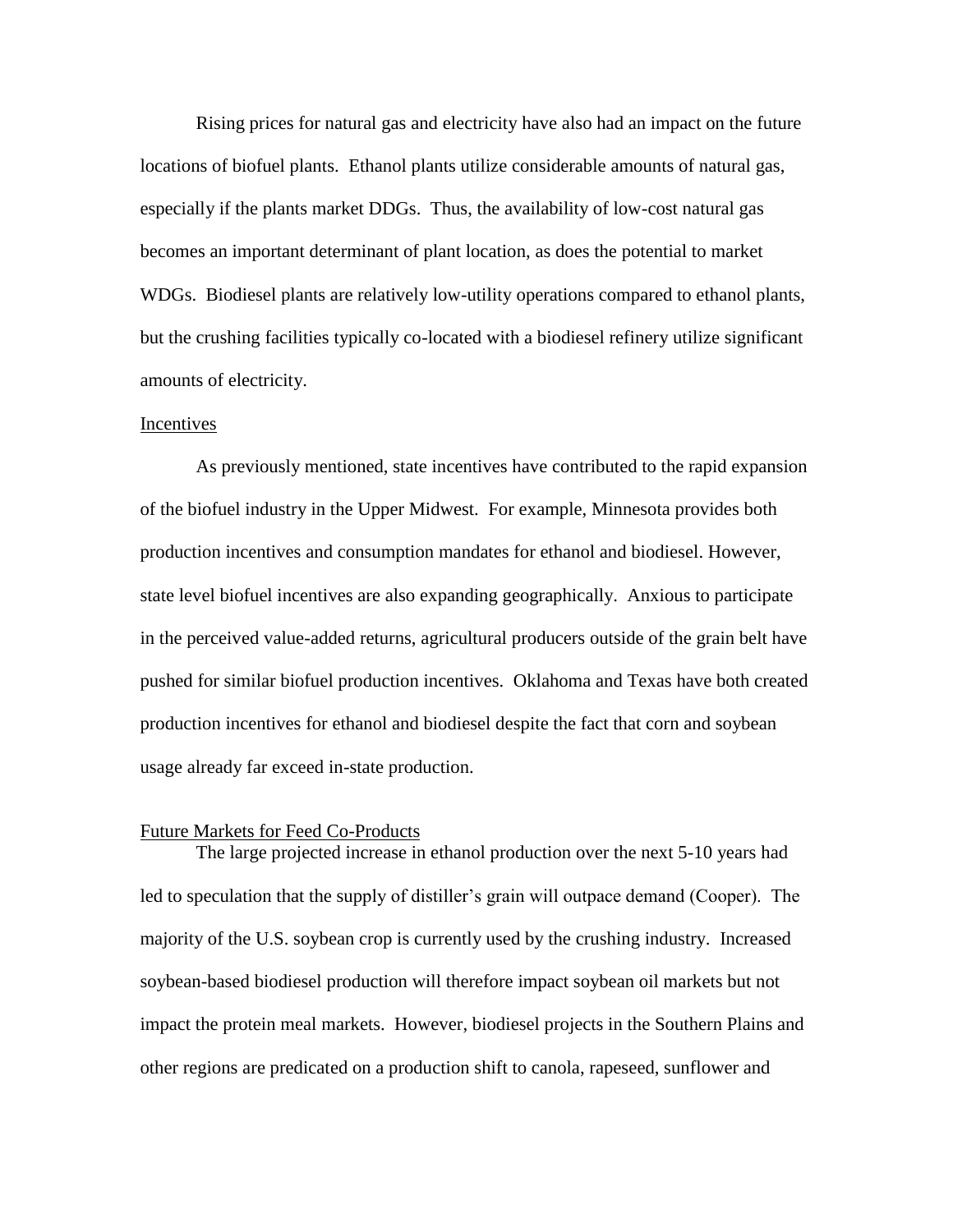other oilseed crops. To the extent that biodiesel production stimulates soybean production and/or increases production of other oilseed crops, it will also contribute to the oversupply of the protein market.

Dhuyvetter et. al examined potential distiller's grain consumption based on U.S. livestock inventories. The total potential market for distiller's grain was projected at 56.1M ton/year while production was forecast to reach 24 M tons/year by 2012. Cooper estimated a lower level of potential demand at 42M tons/year. Neither study considered the impact of the impact of the shift to distiller's grain products on the markets for the roughly 40 M tons of oilseed meal that is produced in the U.S. each year. The regional demand for protein feeds could have substantial impacts on the viability and location of future biofuels projects. Dhuyvetter et. al analyzed the density of potential distiller's grain consumption in tons per square mile. The analysis documented the high density of distillers grain demand in the mid-west (presumably served by existing ethanol plants) as well as identifying region composed of western Oklahoma, southwest Kansas and northwest Texas with a high demand density. The remainder of the potential consumption was fairly evenly dispersed across the eastern half of the U.S.

# Scale Economies and Capital Constraints

The average size of new (dry milling process) ethanol plants has grown consistently from 10-15 M gallons in 1990 to 30M gallons by 2002. By 2004 a 100M gallon/year plant was on-line in South Dakota and 15 other 100M gallon/year plants were announced. Mirroring this trend has been a shift away from farmer ownership. Based on announced plant developments, farmer owned projects represent only 26% of new capacity. Morris (2005) predicts that within three years 75% of ethanol production will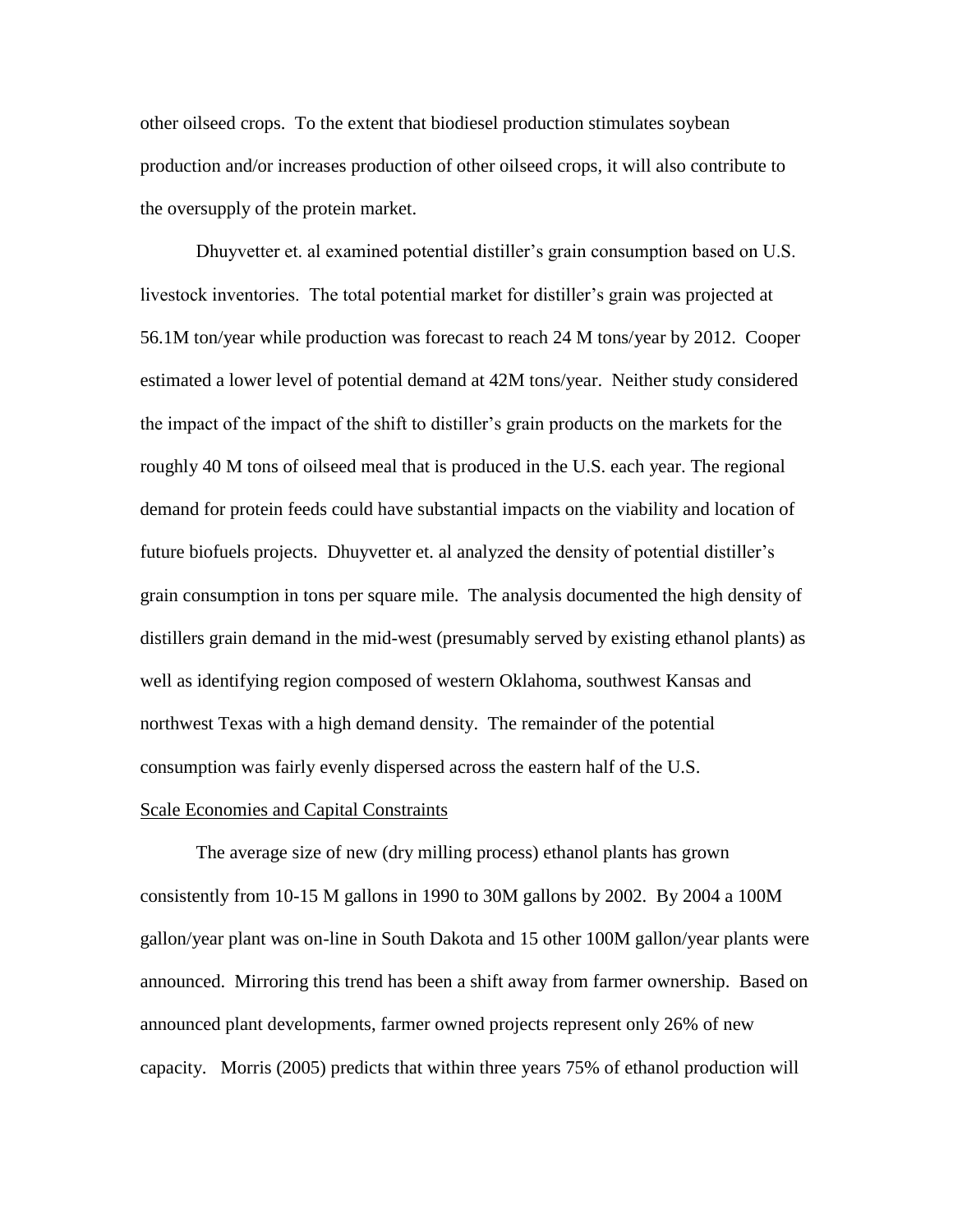come from non-farmer owned plants. This trend is being driven both by the willingness of outside investors to participate in the biofuel industries and the difficulties of farmer groups in supplying the capital and grain deliveries required by cooperative business structures.

Dhuyvetter et. al suggest that this shift in ownership structure will mean that the benefit of biofuel on crop producers will be reflected in grain crop demand as opposed to value-added returns. While this may be the case in the grain belt, a shift toward large, non-farmer owned plants has greater implications for other regions. In grain deficit areas where an increase in grain prices is perceived as a negative externality, the development of investor-owned biofuel plants could actually have a negative impact on the agricultural community. The projected domination of the biofuels industry by large, investor-owned plants coupled with concern over whether the industries will become over-built raises concerns about whether current producer investors are under estimating the risk of the biofuels industries.

### **Issues Impacting Producer-Owned Bioenergy Facilities in Grain Deficit States**

The biofuels industry is expanding into grain deficit regions to locations where the proximity to fuel markets and feed co-product markets and/or utility savings offset grain sourcing costs. Producer groups attempting to organize biofuel projects outside of the traditional grain production regions face additional challenges. The challenge of establishing producer support and investment is logistically greater since grain producers are spread over a larger geographic region production. While feedstock shortfalls can be offset with imported grain, that structure also decreases producer interest. The biofuel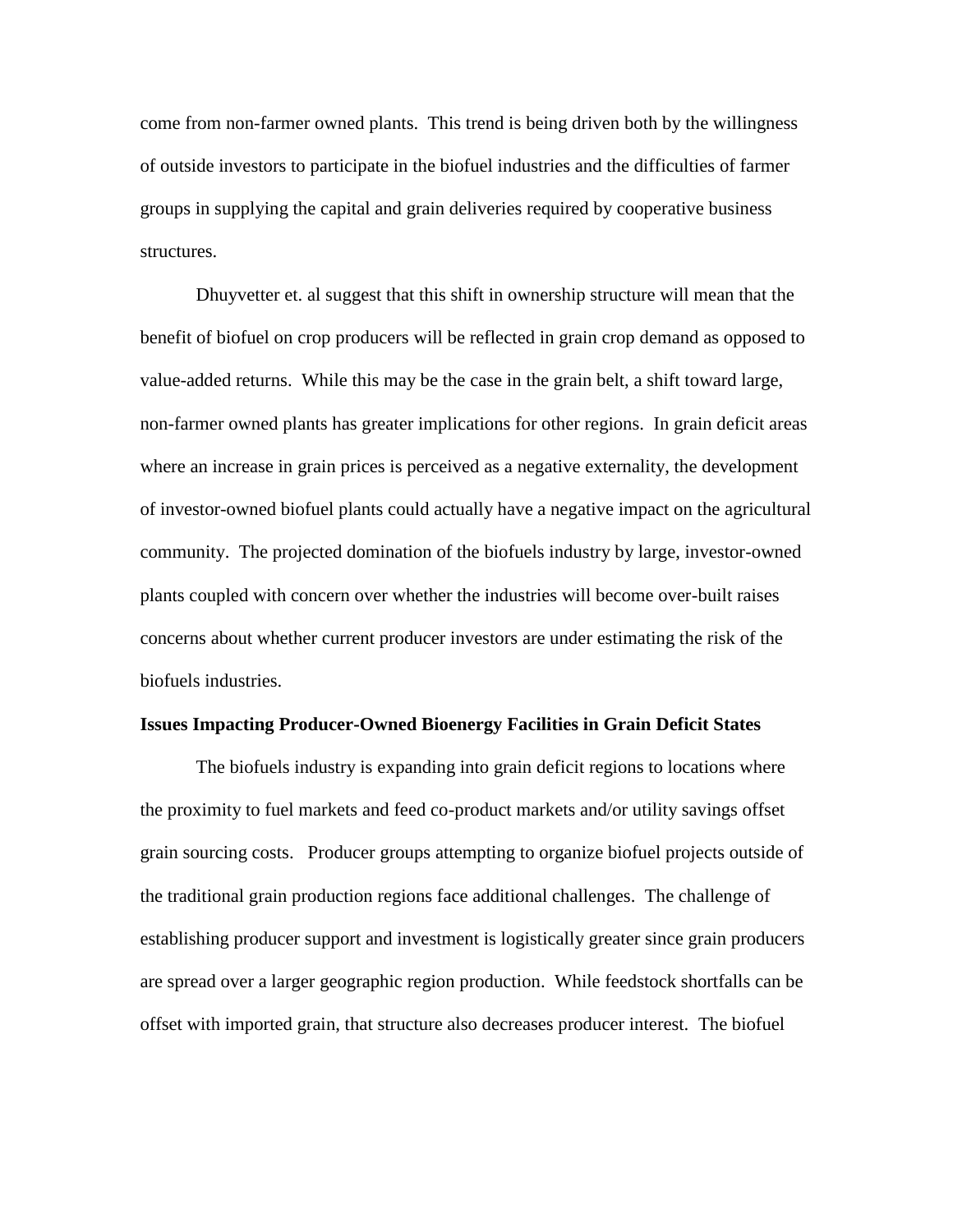project becomes just another off-farm investment opportunity rather than a means of adding value to the farm commodity.

In a grain deficit region, the impact of the biofuel project on local grain prices also becomes more controversial. In the grain rich mid-west any increase in the local grain basis is viewed as a positive externality. Livestock producers in grain deficit areas view biofuel plants as competitors. (Markham; Urbanchuk).

Commodity groups in grain deficit states may even oppose biofuel development efforts over fears that the efforts may result in increased input costs for and/or decreased production of their commodities. For example, the Oklahoma Cattlemens Association (OCA) publicly voiced opposition to a proposed ethanol plant over concerns that the increase in local corn prices would result in higher feed prices. Similarly, the Oklahoma Wheat Growers Association refused to support a proposed canola processing/biodiesel venture because adoption of canola would likely result in fewer planted wheat acres.

Producers in many regions of the U.S. are continually searching for alternative crops with higher returns. Biofuels projects predicated on the adoption of a new crop or increased local production of a locally grown feedstock face a separate set of challenges. Cropping shifts often involve a trial-and-error learning period with the associated lag time in increasing production. This makes it difficult to developing a critical mass of planted acres and producer investment to support a processing facility. The biofuel project faces the "chicken and egg" scenario in which it is difficult to establish a plant with out a stable feedstock production history and it is difficult to stimulate feed stock production without an attractive local market.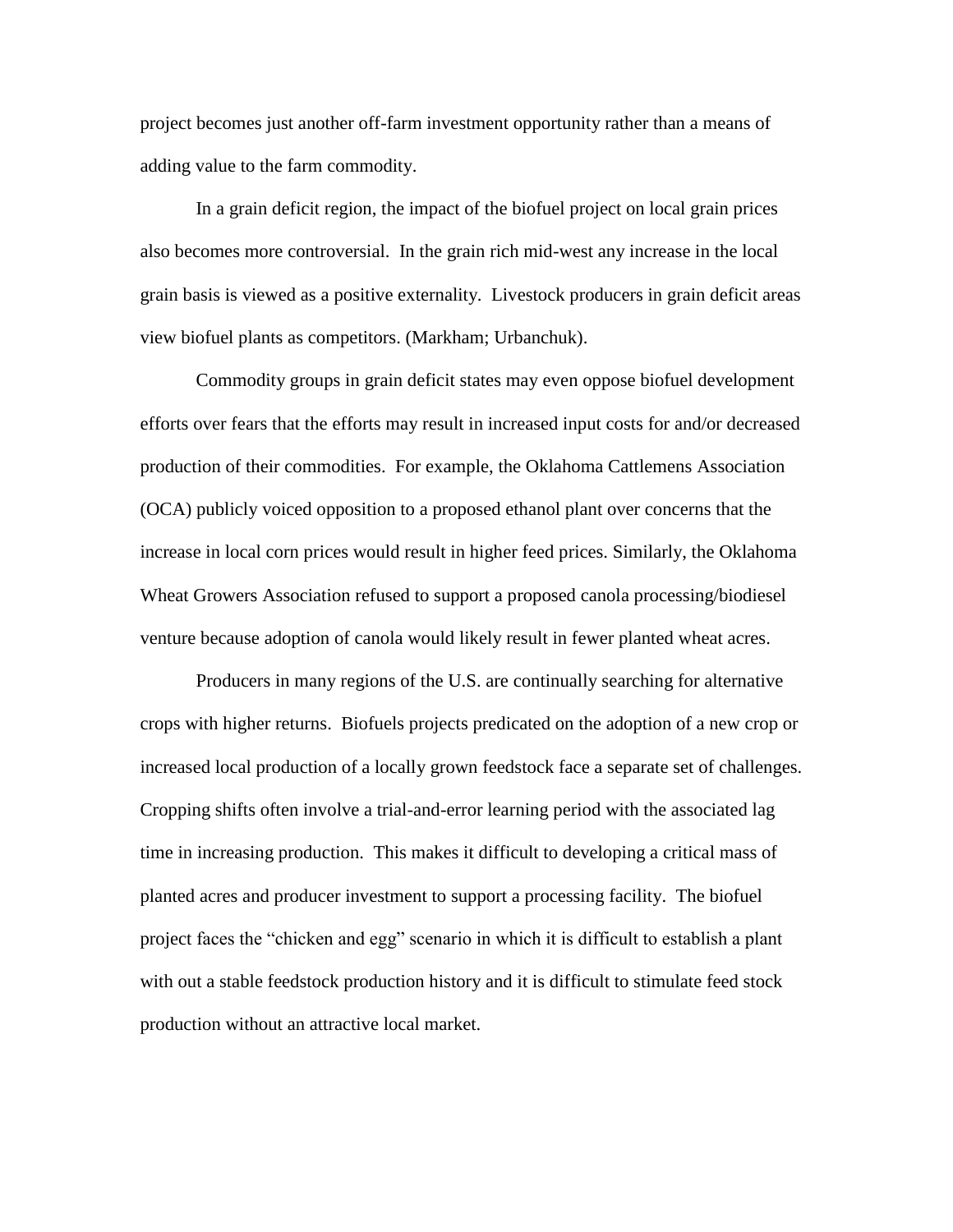A good example of this situation is winter canola which is being promoted as an alternative crop and biodiesel feedstock for the wheat-producing regions of the Southern Plains (Kansas, Oklahoma, and Texas). The crop production cycle and necessary inputs closely match those for wheat, making canola an excellent rotational crop. However, a study by Kenkel et. al highlighted the difficulties in developing a biofuel industry around a new crop. The study examined the relative profitability of canola versus winter wheat using a database of over 70,000 fields and incorporated historic patterns of technology adoption. The author's concluded that, even if predictions of canola profitability were accurate, less than 6% of Oklahoma's "wheat belt" acres would be converted in the first year. The peak adoption (approximately 30% of wheat acres) would require five years. The study concluded that a canola crushing/biodiesel plant would be challenged to reach break-even volume in the early years of adoption.

# **Impact of New Technologies**

Long-term competitiveness in the biofuels industry is dependent upon the ability to be least-cost producers of fuel and marketable co-products. Technical advances have made grain-based ethanol and biodiesel plants less expensive to build and more efficient to operate. Future technologies to transform non-traditional bio-materials into ethanol and biodiesel will impact the competitiveness of existing biofuel facilities. While these new technologies may create new opportunities for producers in non-grain producing regions they may also create risk factors for existing producer-owned biodiesel projects.

Developing technologies for creating ethanol from cellulose-based biomass such as switchgrass or even wood (Hettenhaus; Mielenz; Nalley and Hudson) may someday negate the competitive advantages of corn-based ethanol plants and shift production to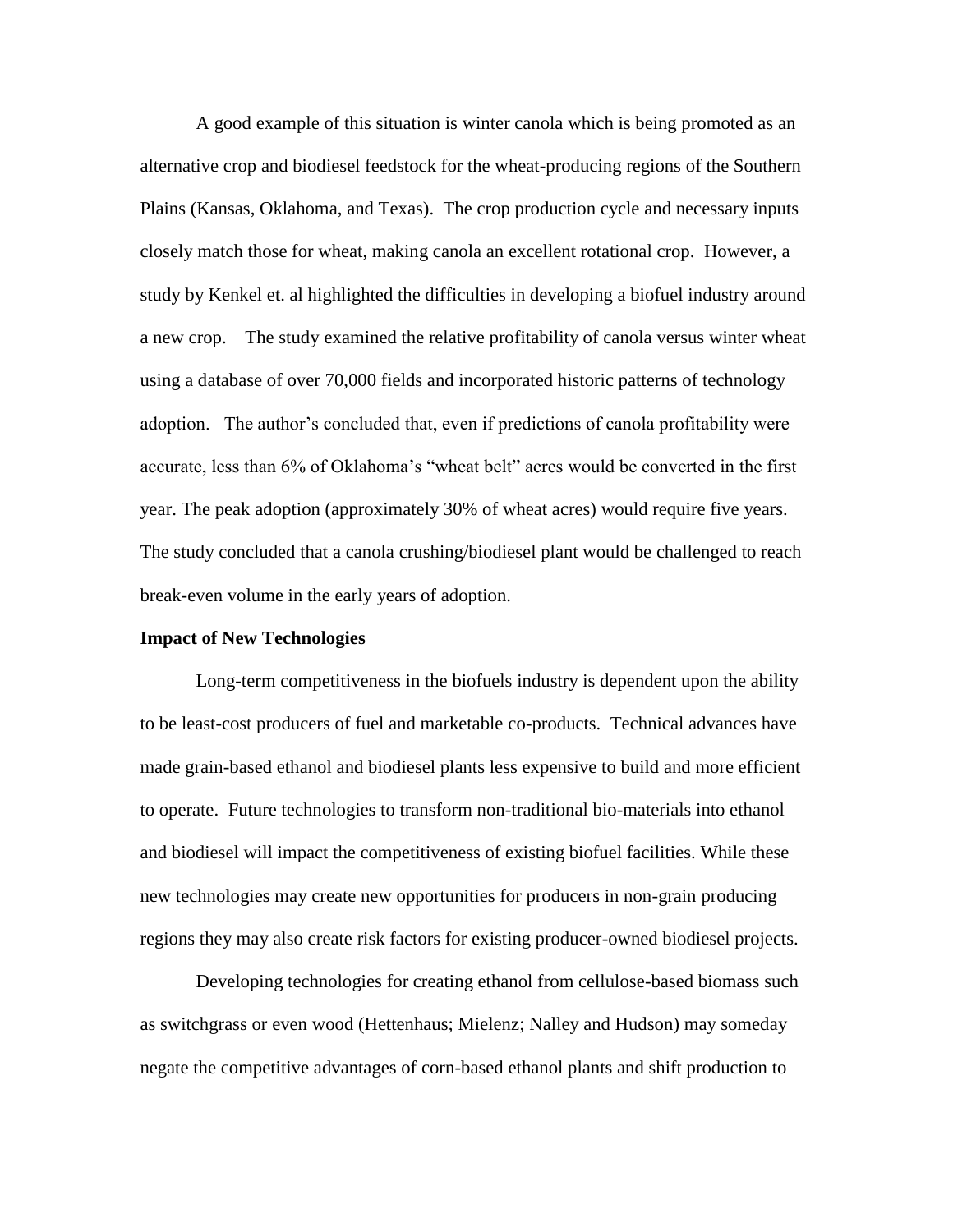timberland or grassland regions. Technologies for in-field production of ethanol from crops such as sweet sorghum (Parrish and Cundiff; Rains, Cundiff, and Vaughan; Worley and Cundiff) could lead to similar regional shifts. New technologies for biodiesel are also possible, allowing for production of biodiesel from livestock and poultry processing waste (Wyatt et al.)

Future technologies for biofuel production using non-grain feedstocks may decrease producer groups' comparative advantage in developing biofuel projects. In the past, the producer's comparative advantage has been the pre-existing production, ownership, and control of feedstock sources. In the future, biofuel project development may depend on the ability to assemble, transport and store plant material or waste from livestock operations. The success of other future biofuel technologies may depend on the adoption of alternative energy crops. It remains to be seen if producer groups can compete as project owner/organizers in these new playing fields.

#### **Conclusions and Implications**

The biofuels industries, primarily ethanol and biodiesel, have witnessed rapid expansion and have, for a period of time, represented a success story for farmer-owned value-added efforts. However the dominance of producer ownership appears to be waning as the scale of projects continues to increase. In addition to being larger, it appears that future plants will be more geographically dispersed. While grain acquisition costs have driven the location of current plants, the long-run cost structure will be impacted by grain and co-product prices as well as utility costs and transportation economics on both the input and output side. The marketing of feed co-products may become a limiting factor for the success of future biofuel facilities.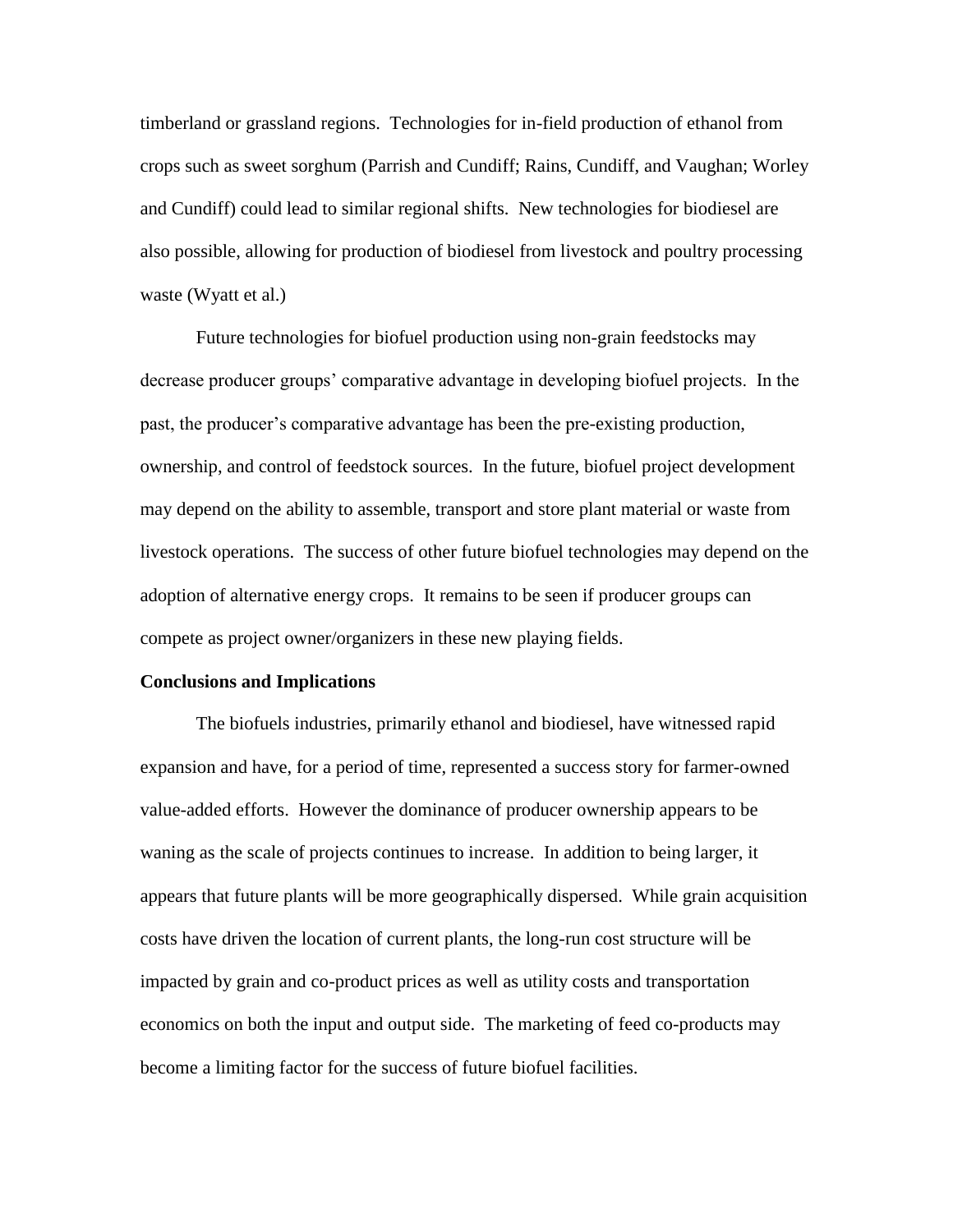The diversification of the biofuel industry outside of the grain belt will also generate additional challenges to producer groups who are attempting to organize and develop successful biofuel projects. Producer investment is likely to be more difficult to obtain and support for biofuel projects within the agricultural community may be more limited. Biofuel projects involving cropping system changes will face challenges in predicting and managing the crop adoption process. The development of new biofuel technologies based on non-grain feedstocks may also decrease the comparative advantages of producer groups in biofuel project development.

These issues do not imply that producer groups should not or cannot play a role in tomorrow's biofuel industry. However, the challenges for producer-owned projects appear to be increasing. As in other industries, the biofuel industry will eventually be dominated by low cost suppliers. Producer groups interested in entering tomorrow's biofuel industry will need a clear understanding of their comparative advantages and strategies for mitigating a new set of risk factors.

#### **References**

- Bothast, R.J. 2005. New technologies in biofuel production. Presentation at the USDA Agricultural Outlook Forum, February 24.
- Coltrain, D. "Economic Issues with Ethanol, Revised" Kansas State University, September 2004. [www.agmanager.info/agribus/energy/](http://www.agmanager.info/agribus/energy/) (accessed December 15, 2005).
- Cooper, G. "An Update on Foreign and Domestic Dry Grind Ethanol Co-products Markets." National Corn Growers Association. [www.nega.com/ethanol/pdfs/DDGSMarkets.pdf](http://www.nega.com/ethanol/pdfs/DDGSMarkets.pdf) (Accessed December 15, 2005).
- Crooks, A., and J. Dunn. "Farmer-owned ethanol and the role of information technology." Rural Cooperatives, 72,5(2005):8-13.
- Department of Energy, "Transportation Sector Energy Consumption Estimates", 2001 [http://www.eia.doe.gov/emeu/states/sep\\_sum/html/sum\\_btu\\_tra.html](http://www.eia.doe.gov/emeu/states/sep_sum/html/sum_btu_tra.html) (accessed December 15, 2005).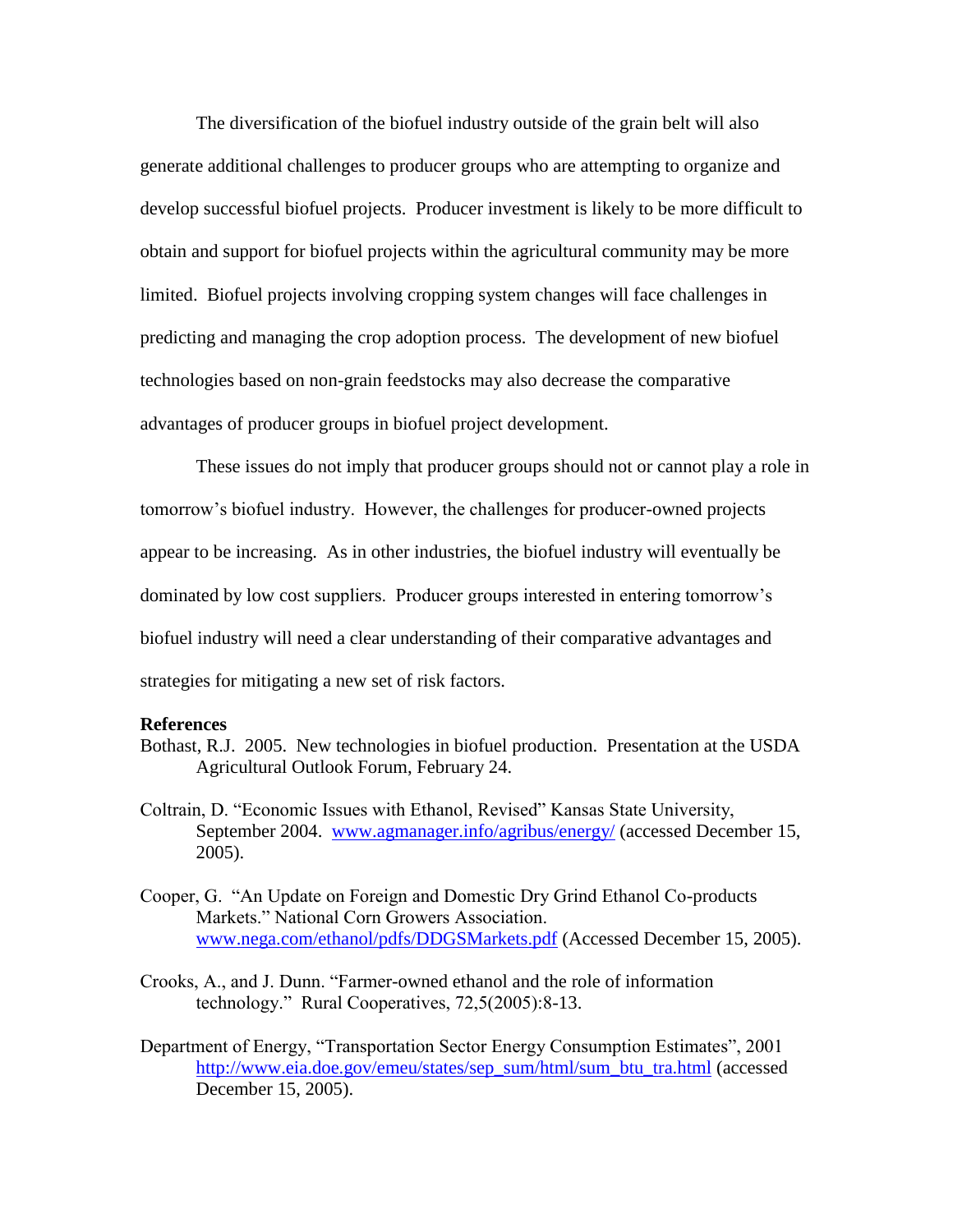- Hansen, R. "Ethanol Industry Profile." AgMRC fact sheet, Iowa State University, 2004, <http://www.agmrc.org/agmrc/commodity/grainsoilseeds/corn/ethanolprofile.htm> (Accessed December 23, 2005).
- Hettenhaus, J.R. "Ethanol Fermentation Strains: Present And Future Requirements For Biomass To Ethanol Commercialization." Report to United States Department of Energy and National Renewable Energy Laboratory.
- Kenkel, P., R.B. Holcomb, N. Dunford, and M. Dicks. "Economic Feasibility Of A Producer-Owned Oilseed Processing Facility In Oklahoma." Oklahoma State University publication, November 2005.
- Markham, S. "Distillers Dried Grains And Their Impact On Corn, Soymeal, And Livestock Markets." Presentation at the USDA Agricultural Outlook Forum, February 25, 2005.
- McNew, K. and D. Griffith. "Measuring the Impact of Ethanol Plants on Local Grain Prices" Review of Agricultural Economics, 27 (2, 2005): 164-180.
- Mielenz, JR. "Ethanol Production From Biomass: Technology And Commercialization Status." *Current Opinion in Microb* 4(2001):324-329.
- Morris, David. "Do Bigger Ethanol Plants Mean Smaller Farmer Benefits" Farmer Cooperative Magazine, Nov-Dec 2005, p 20-22.
- Nalley, L., and D. Hudson. "The Potential Viability Of Biomass Ethanol As A Renewable Fuel Source: A Discussion." Staff report 2003-003, Mississippi State University, Department of Agricultural Economics, 2003.
- National Biodiesel Board, "Current and Proposed Biodiesel Plants, September 2005" [http://www.biodiesel.org](http://www.biodiesel.org/) (Accessed December 15, 2005).
- Parrish, D.J. and J.S. Cundiff. "Long-Term Retention Of Fermentables During Aerobic Storage Of Bulked Sweet Sorghum." Proc. 5th Annual Solar and Biomass Workshop, Atlanta, GA, 1985, pp. 137-140.
- Rains, G.C., J. S. Cundiff, and D. H. Vaughan. "Development Of A Whole-Stalk Sweet Sorghum Harvester." *Transactions in Agriculture* 33,1(1990): 56-62.
- Renewable Fuels Association. Internet site: http://www.ethanolrfa.org/ (Accessed December 15, 2005).
- Urbanchuk, J.M. "The Impact Of Growing Ethanol Byproduct Production On Livestock Feed Markets." Presented at the USDA Agricultural Outlook Forum, February 20, 2003.